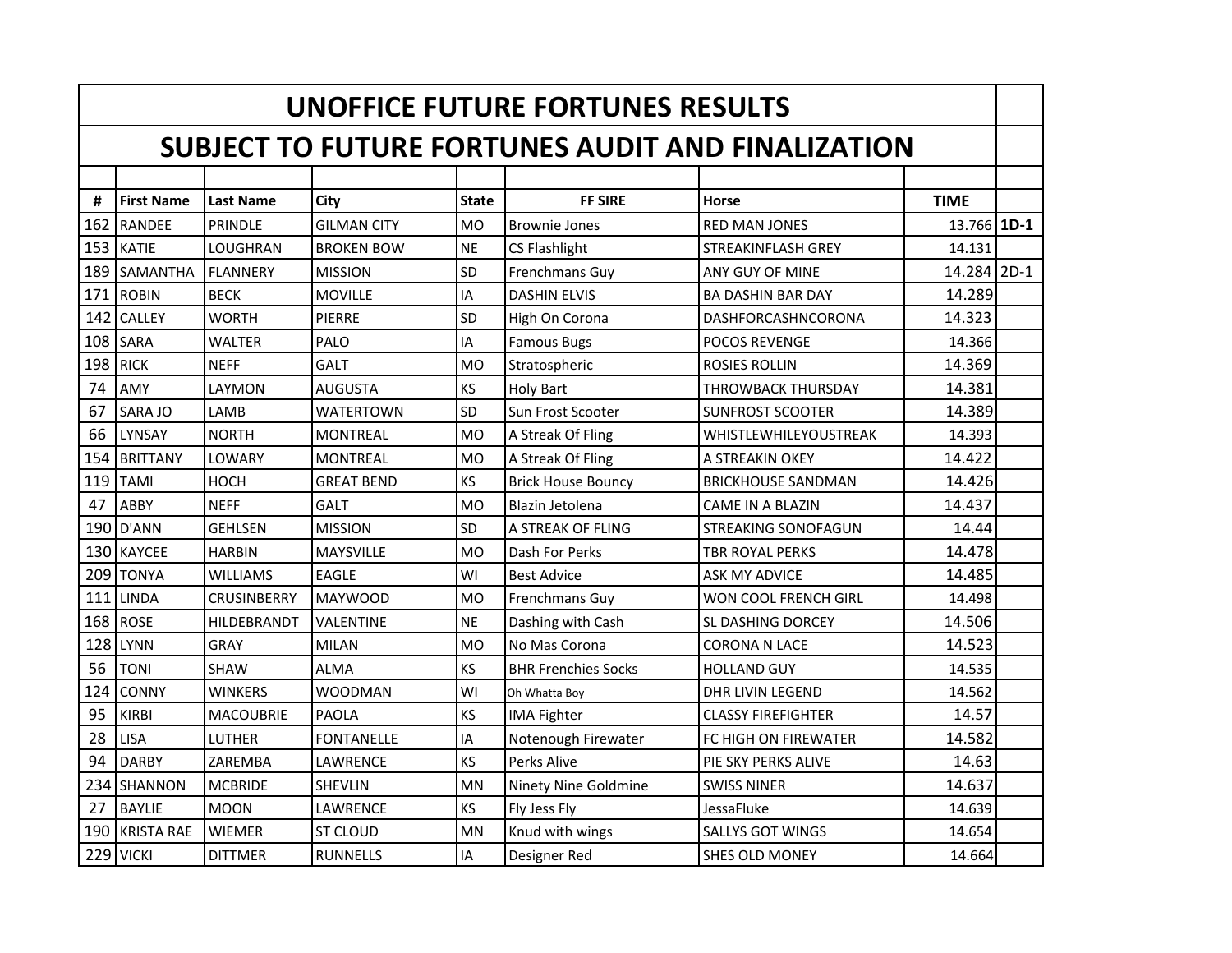| 182 | <b>LAWCYN</b>    | <b>BLEDSOE</b>     | <b>HOMER</b>        | <b>NE</b> | <b>FRENCHMANS BOGIE</b>  | <b>CHICKS DIG BOGIE</b>     | 14.671      |  |
|-----|------------------|--------------------|---------------------|-----------|--------------------------|-----------------------------|-------------|--|
| 17  | LANA             | <b>HOUCK</b>       | <b>NORTH BRANCH</b> | <b>MN</b> | <b>BLAZIN JETOLENA</b>   | <b>BLAZIN MONKEY WRENCH</b> | 14.681      |  |
| 112 | <b>CINDY</b>     | <b>WALL</b>        | <b>MULVANE</b>      | KS        | Down Home Dash           | VF FORCE A DASH             | 14.694      |  |
| 98  | <b>JOLENE</b>    | <b>JONES</b>       | PILOT POINT         | <b>TX</b> | A STREAK OF FLING        | STREAKIN LOUIE              | 14.704      |  |
| 240 | <b>JORDAN</b>    | <b>ADAMS</b>       | LAMAR               | <b>MO</b> | Dashing Chester          | <b>CHESTERS LUCY</b>        | 14.73       |  |
| 61  | <b>JERRY</b>     | <b>SCHNACKER</b>   | <b>GOTHENBURG</b>   | <b>NE</b> | Oh Whatta Boy            | OH WHAT EVA                 | 14.745      |  |
|     | 116 SAMANTHA     | <b>FLANNERY</b>    | <b>MISSION</b>      | SD        | JL Sirocco               | FL THIS GUY ROCS            | 14.768 3D-1 |  |
| 15  | <b>STEPHANIE</b> | <b>GRAY</b>        | <b>HUTCHINSON</b>   | KS        | Bestcreditmesunfrost     | U OWE ME A DANCE            | 14.77       |  |
| 162 | <b>DENIM</b>     | GOFF               | <b>EUFAULA</b>      | OK        | <b>Scenics Symbol</b>    | SS ME FLY TOO               | 14.772      |  |
| 81  | SONYA            | WALZ               | <b>AINSWORTH</b>    | <b>NE</b> | Ima Firefighter          | PLAYING FIREFIGHTER         | 14.774      |  |
| 122 | <b>MIKKI</b>     | SAWYER             | <b>FORT SCOTT</b>   | KS        | <b>Sweet First Down</b>  | <b>BITTER CHOCOLATE</b>     | 14.777      |  |
| 146 | SONYA            | WALZ               | <b>AINSWORTH</b>    | $\sf NE$  | Ima Firefighter          | I LOVE FIREFIGHTERS         | 14.783      |  |
| 127 | <b>EMMA</b>      | <b>ALLEN</b>       | <b>KNOB NOSTER</b>  | <b>MO</b> | Perks Alive              | PJ SEVENTY FIVE             | 14.812      |  |
| 130 | <b>STACY</b>     | O'DANIEL           | ARLINGTON           | <b>NE</b> | <b>Holy Bart</b>         | <b>I BEE FREAKEN FAMOUS</b> | 14.819      |  |
| 141 | <b>LISA</b>      | <b>BOLLIN</b>      | LITCHFIELD          | MN        | Darkelly                 | DASH OF KELLY               | 14.822      |  |
|     | <b>164 LUCY</b>  | <b>FERCH</b>       | <b>HAMLET</b>       | IN        | Cash Not Credit          | ROSES LAST DOLLAR           | 14.826      |  |
|     | 259 SHANNON      | <b>MCBRIDE</b>     | <b>SHEVLIN</b>      | <b>MN</b> | <b>Sticks An Stones</b>  | <b>HOOKED ON STICKS</b>     | 14.86       |  |
|     | 222 JOYCE        | <b>BEALS</b>       | <b>BERRYTON</b>     | KS        | Frenchmans Guy           | IM UR KINDA GUY             | 14.865      |  |
| 254 | <b>JEANETTE</b>  | <b>JOHNSON</b>     | <b>AXTELL</b>       | <b>NE</b> | <b>RARE BAR</b>          | THE SURREAL THING           | 14.867      |  |
| 10  | <b>HILARY</b>    | <b>VAN GERPEN</b>  | <b>AVON</b>         | SD        | PC Frenchmans Hayday     | HAY IM STREAKIN             | 14.874      |  |
| 135 | <b>MICHELLE</b>  | <b>STOBBE</b>      | <b>NORTH LOUP</b>   | <b>NE</b> | <b>CASH NOT CREDIT</b>   | <b>FLAMING FOR CASH</b>     | 14.922      |  |
|     | 246 AMELIA       | <b>MCCUMBER</b>    | <b>ATKINSON</b>     | <b>NE</b> | <b>Need Papers</b>       | <b>SHANE TA FAME</b>        | 14.923      |  |
|     | 118 JANELLE      | <b>REETZ</b>       | AVONDALE            | CO        | A Smooth Guy             | A SMOOTH BUTTON             | 14.94       |  |
| 29  | <b>MARY</b>      | CALLAHAN           | <b>FARMINGTON</b>   | <b>MN</b> | <b>Firewater Finale</b>  | <b>JMS THISBUGS FOR YOU</b> | 14.941      |  |
| 77  | <b>STEPHANIE</b> | <b>GRAY</b>        | <b>HUTCHINSON</b>   | KS        | Streakin Again           | JET'S EASY FORTUNE          | 14.944      |  |
| 79  | <b>ROBIN</b>     | <b>BECK</b>        | <b>MOVILLE</b>      | IA        | <b>DASHIN ELVIS</b>      | <b>TEEITUPINTHESHADE</b>    | 14.953      |  |
| 190 | <b>LINDA</b>     | <b>CRUSINBERRY</b> | <b>MAYWOOD</b>      | <b>MO</b> | <b>Chasin Firewater</b>  | JL HEARTS ON FIRE           | 14.955      |  |
| 84  | <b>TINA</b>      | <b>BACKEN</b>      | WELLSVILLE          | KS        | PC Frenchmans Mark       | <b>FRENCH MARK HUMMER</b>   | 14.959      |  |
| 41  | SARA             | WALTER             | PALO                | IA        | First Down French        | FIRST DOWN IRIS             | 14.982      |  |
| 55  | <b>ASHLEY</b>    | <b>WORTH</b>       | PIERRE              | SD        | Frenchmans Guy           | I ASSURE U GUYS             | 14.983      |  |
| 250 | <b>CHRISTINE</b> | LAMB               | SOUTH BELOIT        | IL        | Dashing Chester          | <b>CHESTERS DBL NICKELS</b> | 14.995      |  |
| 12  | <b>JESSICA</b>   | <b>SCHMITZ</b>     | STEWARTSVILLE       | <b>MO</b> | <b>Streaking Ta Fame</b> | DIAS PLAIN TA FAME          | 15.002      |  |
|     | 241 CHRISTINE    | <b>KNIGHT</b>      | <b>PIERSON</b>      | IA        | Lions Share of Fame      | <b>MY FAMES FROSTED</b>     | 15.002      |  |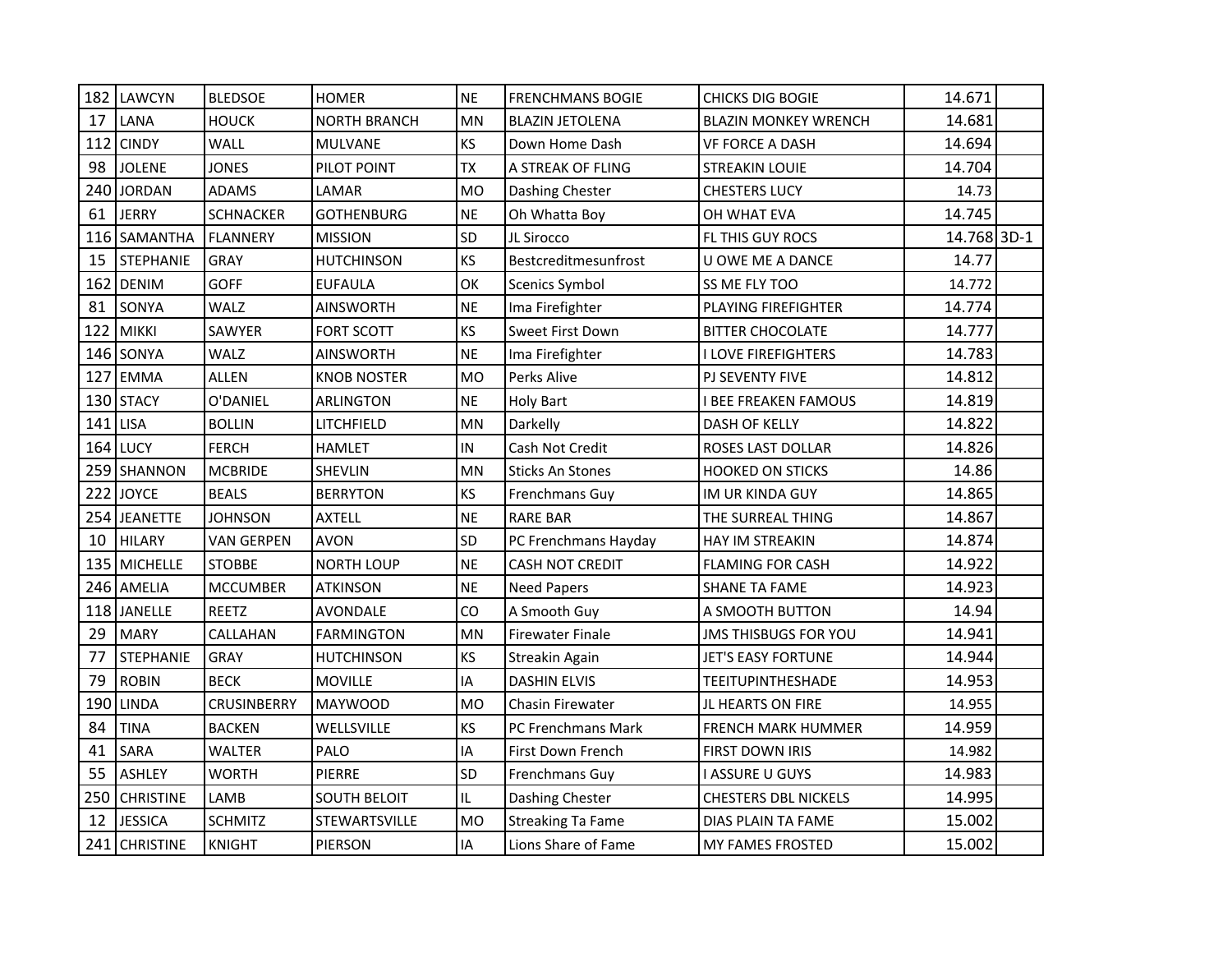| 72             | LORI             | <b>BLUM</b>       | <b>ROCKFORD</b>      | IL        | Dash For Perks             | PERKS FLASHER               | 15.012    |  |
|----------------|------------------|-------------------|----------------------|-----------|----------------------------|-----------------------------|-----------|--|
| 57             | ABBIE            | <b>WILSON</b>     | <b>LINCOLN</b>       | <b>NE</b> | Oh Whatta Boy              | DHR WHATTA MISS FLIT        | 15.02     |  |
| 233            | <b>STEPHANIE</b> | <b>MURPHY</b>     | <b>BERTHOUD</b>      | CO        | <b>Eddie Stinson</b>       | JODIE'S RUSH TA FAME        | 15.031    |  |
| 189            | <b>RIATA</b>     | SNYDER            | ADEL                 | IA        | <b>Reds Western Native</b> | LH FISTA MONEY              | 15.044    |  |
| 202            | <b>LOLITA</b>    | LONG              | <b>STEPHENVILLE</b>  | <b>TX</b> | Go To Moons                | <b>JAGERITA LITA</b>        | 15.058    |  |
| 88             | KIELEY           | WALZ              | <b>AINSWORTH</b>     | <b>NE</b> | Ima Firefighter            | <b>FIREFIGHTERS LINEAGE</b> | 15.069    |  |
| 160            | <b>TONI</b>      | <b>SHAW</b>       | <b>ALMA</b>          | KS        | Frenchmans Guy             | THE VALIANT VATO            | 15.073    |  |
| 108            | <b>JESSICA</b>   | <b>BEAUVAIS</b>   | <b>BALSAM LAKE</b>   | WI        | A STREAK OF FLING          | A Streak of Leader          | 15.089    |  |
| 162            | <b>KEVIN</b>     | HEBENSTRIET       | <b>EDGERTON</b>      | KS        | <b>DASHING CHESTER</b>     | <b>DASHING MATILDA</b>      | 15.092    |  |
|                | 240 SUZIE        | WAHLGREN          | <b>GOTHENBURG</b>    | <b>NE</b> | Oh Whatta Boy              | DHR BOY WHATTA FLYER        | 15.095    |  |
| $\overline{2}$ | LORI             | <b>BLUM</b>       | <b>ROCKFORD</b>      | IL        | Smoke N Sparks             | <b>BURNIN DOLLARS</b>       | 15.116    |  |
| 173            | <b>EMMA</b>      | <b>JORDAN</b>     | URBANDALE            | IA        | <b>NO MAS CORONA</b>       | CREDIT CASH N CORONA        | 15.119    |  |
| 262            | <b>KAREN</b>     | <b>ORMAN</b>      | <b>FLORIS</b>        | IA        | Designer Red               | DALTSUPERMANDESIGN          | 15.154    |  |
| 31             | <b>STACY</b>     | <b>KIRCHMANN</b>  | YUTAN                | <b>NE</b> | <b>Holy Bart</b>           | IM A HOLY KNIGHT            | 15.156    |  |
| 162            | <b>KAREN</b>     | <b>BROWN</b>      | <b>CHELSEA</b>       | OK        | Ima Firefighter            | <b>IMA FIREWATER FLIT</b>   | 15.167    |  |
| 52             | <b>ROBIN</b>     | <b>BENNETT</b>    | <b>MAYWOOD</b>       | <b>NE</b> | Famous Jr                  | <b>FAMOUS GUCCI</b>         | 15.17     |  |
| 53             | <b>RUTH</b>      | <b>MACOUBRIE</b>  | PAOLA                | KS        | A Streak of Fling          | FREAK OF FLING              | 15.184    |  |
| 58             | <b>RODAWN</b>    | <b>MINOR</b>      | <b>LONE JACK</b>     | <b>MO</b> | First Down French          | <b>EUCHEES FRENCH KISS</b>  | 15.197    |  |
| 93             | <b>KAYLA</b>     | GREENWALT         | <b>BIG CABIN</b>     | OK        | A Classic Guy              | <b>HF CLASSIC PEPONITA</b>  | 15.219    |  |
| 46             | SAMANTHA         | <b>FLANNERY</b>   | <b>MISSION</b>       | SD        | <b>Firewater Flit</b>      | FL BABY BLUE BUGS           | 15.236    |  |
| 28             | <b>HILARY</b>    | <b>VAN GERPEN</b> | <b>AVON</b>          | SD        | Judge Cash                 | PC JUDGE CASHNLACE          | 15.241    |  |
| 263            | <b>LISA</b>      | <b>EVERSON</b>    | <b>HARRISONVILLE</b> | <b>MO</b> | Frenchmans Guy             | <b>FRENCH SMOKE</b>         | 15.264    |  |
| 50             | <b>LAUREN</b>    | <b>STROUGH</b>    | SKIDMORE             | <b>MO</b> | <b>Platinum Bully</b>      | BULLIESGOINPLATINUM         | 15.267 4D |  |
| 44             | PAM              | <b>ELSHERE</b>    | <b>JASPER</b>        | <b>MN</b> | <b>Firewater On Ice</b>    | MY FIREWATERSPARKLIN        | 15.291    |  |
| 209            | <b>CHRISTINE</b> | LAMB              | <b>SOUTH BELOIT</b>  | IL        | <b>Firewater Finale</b>    | <b>ABSOLUTE FIRE</b>        | 15.312    |  |
| 228            | KIERSTEN         | <b>TEPP</b>       | URBANDALE            | IA        | <b>Strait Firewater</b>    | IM THE FIREMAN              | 15.328    |  |
| 65             | <b>DEBBIE</b>    | <b>NELSON</b>     | <b>SIOUX CITY</b>    | IA        | Frenchmans Guy             | <b>HESA FRENCH DANCER</b>   | 15.335    |  |
| 210            | <b>KELSI</b>     | PIO               | WELLSVILLE           | KS        | Guyspocketfullofcash       | <b>JM CASHN YER POCKET</b>  | 15.348    |  |
| 87             | <b>HILARY</b>    | <b>VAN GERPEN</b> | <b>AVON</b>          | SD        | Judge Cash                 | PC A GALLANT JUDGE          | 15.35     |  |
| $\overline{4}$ | <b>BRODY</b>     | LITTLE            | <b>MANITO</b>        | IL        | Crownroyal Frenchman       | <b>HASKELS CR FRENCHMAN</b> | 15.367    |  |
| 5              | <b>MICHAELA</b>  | <b>JAYCOX</b>     | <b>SPICKARD</b>      | <b>MO</b> | Designer Red               | <b>DESIGNERS RED DUALLY</b> | 15.384    |  |
|                | 135 JERRY        | <b>SCHNACKER</b>  | <b>GOTHENBURG</b>    | <b>NE</b> | Oh Whatta Boy              | OH WHATTA SLUG BUG          | 15.428    |  |
|                | 147 AMY          | LAYMON            | <b>AUGUSTA</b>       | <b>KS</b> | <b>Holy Bart</b>           | <b>GET N GRITTY</b>         | 15.433    |  |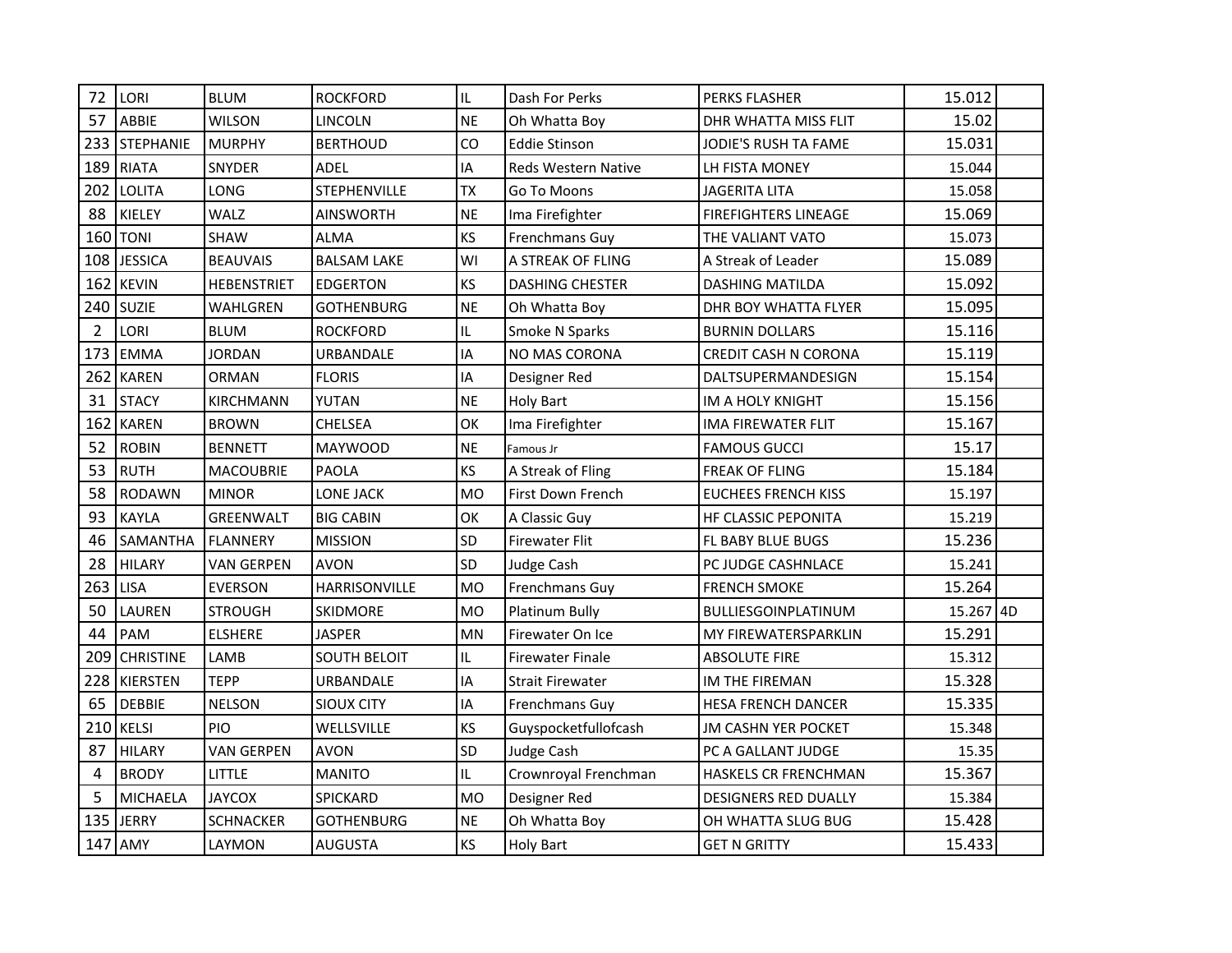| 193 | <b>JERRY</b>     | <b>SCHNACKER</b>   | <b>GOTHENBURG</b>    | <b>NE</b>                         | <b>CM Dynamite Frost</b> | FIFTY SHADES OF GOLD        | 15.435      |  |
|-----|------------------|--------------------|----------------------|-----------------------------------|--------------------------|-----------------------------|-------------|--|
| 231 | <b>CHRISTA</b>   | <b>WILLIAMS</b>    | ABBYVILLE            | KS                                | Alive N Firen            | <b>FIREWATER FLIRT</b>      | 15.461      |  |
| 135 | <b>KELLY</b>     | CAGLE              | <b>MELBOURNE</b>     | IA                                | Some Beaches             | <b>FIRED UP BEACHES</b>     | 15.484      |  |
| 102 | KAYLEE           | <b>KREKEL</b>      | CARTHAGE             | $\ensuremath{\mathsf{IL}}\xspace$ | Frenhmans Guy            | <b>KK COOL GUYS WIN</b>     | 15.496      |  |
| 84  | JILL             | <b>BEATY</b>       | <b>ELGIN</b>         | OK                                | Laico Ladiesman          | BLONDYSGONESTREAKIN         | 15.503      |  |
| 145 | KIELEY           | WALZ               | <b>AINSWORTH</b>     | <b>NE</b>                         | Sweep The Leg Johnny     | THIS GAME ROCKS             | 15.533      |  |
| 18  | <b>STACY</b>     | O'DANIEL           | ARLINGTON            | <b>NE</b>                         | <b>Holy Bart</b>         | FRENCHIESCLAIMTAFAME        | 15.535      |  |
| 141 | <b>MINDY</b>     | <b>SCHEURER</b>    | <b>NICOLLET</b>      | <b>MN</b>                         | Finish Line Express      | TM WRANGLER EXPRESS         | 15.615      |  |
| 113 | <b>MONICA</b>    | ENSMINGER          | SOUTH SIOUX CITY     | <b>NE</b>                         | CEO                      | <b>CEO TICKET TO VEGAS</b>  | 15.617      |  |
| 261 | <b>MARY</b>      | CALLAHAN           | <b>FARMINGTON</b>    | <b>MN</b>                         | <b>Manors Nick Bar</b>   | ASPECIALROMANCE             | 15.678      |  |
| 195 | <b>NANCY</b>     | <b>HAIGHT</b>      | <b>CANNON FALLS</b>  | <b>MN</b>                         | PC Frenchmans Mark       | HIGH FLALUTIN HERO          | 15.699      |  |
| 267 | <b>AMANDA</b>    | <b>UNDERHILL</b>   | <b>MOUNTAIN HOME</b> | AR                                | Fire On Bug              | PEYTON'S SPARKLE BUG        | 15.703      |  |
|     | 218 SHELBY       | <b>PURSEL</b>      | LEAVENWORTH          | KS                                | Guyspocketfullofcash     | JM YODI QUIXOTE             | 15.706      |  |
| 98  | <b>DAVID</b>     | <b>HOLLENBERG</b>  | <b>THOMPSON</b>      | <b>MO</b>                         | PC Frosty Bid            | <b>FROSTY LITTLE CUTTER</b> | 15.73       |  |
| 26  | <b>ALYCIA</b>    | <b>MORGAN</b>      | LOUISBURG            | KS                                | Mr Dakota Bear           | SL TY'S GOLDEN BEAR         | 16.059      |  |
| 114 | <b>ALLISON</b>   | <b>THOMPSON</b>    | <b>COLUMBIA</b>      | <b>MO</b>                         | PC Frosty Bid            | ONE FROSTY COOLOFFER        | 16.065      |  |
| 113 | ERIN             | <b>MILLER</b>      | <b>KNOX CITY</b>     | <b>MO</b>                         | Royal Shake Em           | <b>SHAKIN THE BULLION</b>   | 16.082      |  |
| 150 | <b>MORGAN</b>    | <b>RILEY</b>       | <b>NEWTOWN</b>       | <b>MO</b>                         | <b>Streakin Again</b>    | LLP STREAKING LORETTA       | 16.33       |  |
| 106 | <b>CINDY</b>     | <b>JONS</b>        | <b>BONESTEEL</b>     | SD                                | <b>CM Nonstop Nitro</b>  | NITROSFASHIONFRENZY         | 16.36       |  |
| 79  | <b>HILARY</b>    | <b>VAN GERPEN</b>  | <b>AVON</b>          | SD                                | <b>Firewater Finale</b>  | <b>FIRIN FOR BULLION</b>    | 16.36       |  |
| 237 | <b>RENEA</b>     | <b>BOLLING</b>     | CHECOTAH             | OK                                | Famous Jr                | <b>FAMOUS JETDECK JR</b>    | 16.391      |  |
| 67  | <b>JESSICA</b>   | <b>BIRKENHOLTZ</b> | <b>MONROE</b>        | IA                                | Sutent                   | ANNIE DASH FOR PERKS        | 16.471      |  |
| 242 | <b>JENNIFER</b>  | CONRAD             | <b>MADRID</b>        | IA                                | CS Flashlight            | ASTREAKINFLASHDEE           | 16.502      |  |
| 78  | PAUL             | <b>KNORR</b>       | CARSON               | IA                                | Honors A Bounding        | <b>IMA RIL GUY</b>          | 16.821      |  |
| 48  | <b>MELISSA</b>   | SHEPPARD           | <b>BRANDON</b>       | SD                                | <b>Reckless Guy</b>      | <b>GUYS IM SMOKIN</b>       | 17.1        |  |
| 90  | <b>JACEI</b>     | SPANGLER           | <b>ARTHUR</b>        | <b>NE</b>                         | <b>NEED PAPERS</b>       | <b>HIGH ON FONDEROS</b>     | 17.823      |  |
| 117 | <b>CHRISTINE</b> | <b>KNIGHT</b>      | <b>PIERSON</b>       | IA                                | Streakin Ali             | <b>FIREWATER STREAK</b>     | 18.658      |  |
| 169 | <b>KIM</b>       | LANE               | <b>SKIATOOK</b>      | OK                                | <b>Famous Bugs</b>       | <b>REXX</b>                 | 22.007      |  |
| 213 | SADIE            | <b>WALLIN</b>      | <b>NEWMAN GROVE</b>  | <b>NE</b>                         | <b>JB Proud N Famous</b> | TYDYE                       | <b>NT</b>   |  |
| 84  | <b>ROSE</b>      | HILDEBRANDT        | <b>VALENTINE</b>     | <b>NE</b>                         | <b>CM Nonstop Nitro</b>  | CM NURSE NICK BAR           | <b>NT</b>   |  |
| 23  | <b>ROBIN</b>     | <b>BECK</b>        | <b>MOVILLE</b>       | IA                                | <b>BORN TO BE FAMOUS</b> | <b>BORN A SHADE FAMOUS</b>  | <b>NT</b>   |  |
| 85  | <b>REIS</b>      | <b>BRULEY</b>      | <b>WILLOW LAKE</b>   | SD                                | A Streak Of Fling        | STREAKIN FAST FLASH         | NT - 14.858 |  |
|     | 204 BAYLIE       | <b>MOON</b>        | LAWRENCE             | KS                                | firewaterontherocks      | <b>MOONSHINEOVEROCKS</b>    | NT - 15.213 |  |